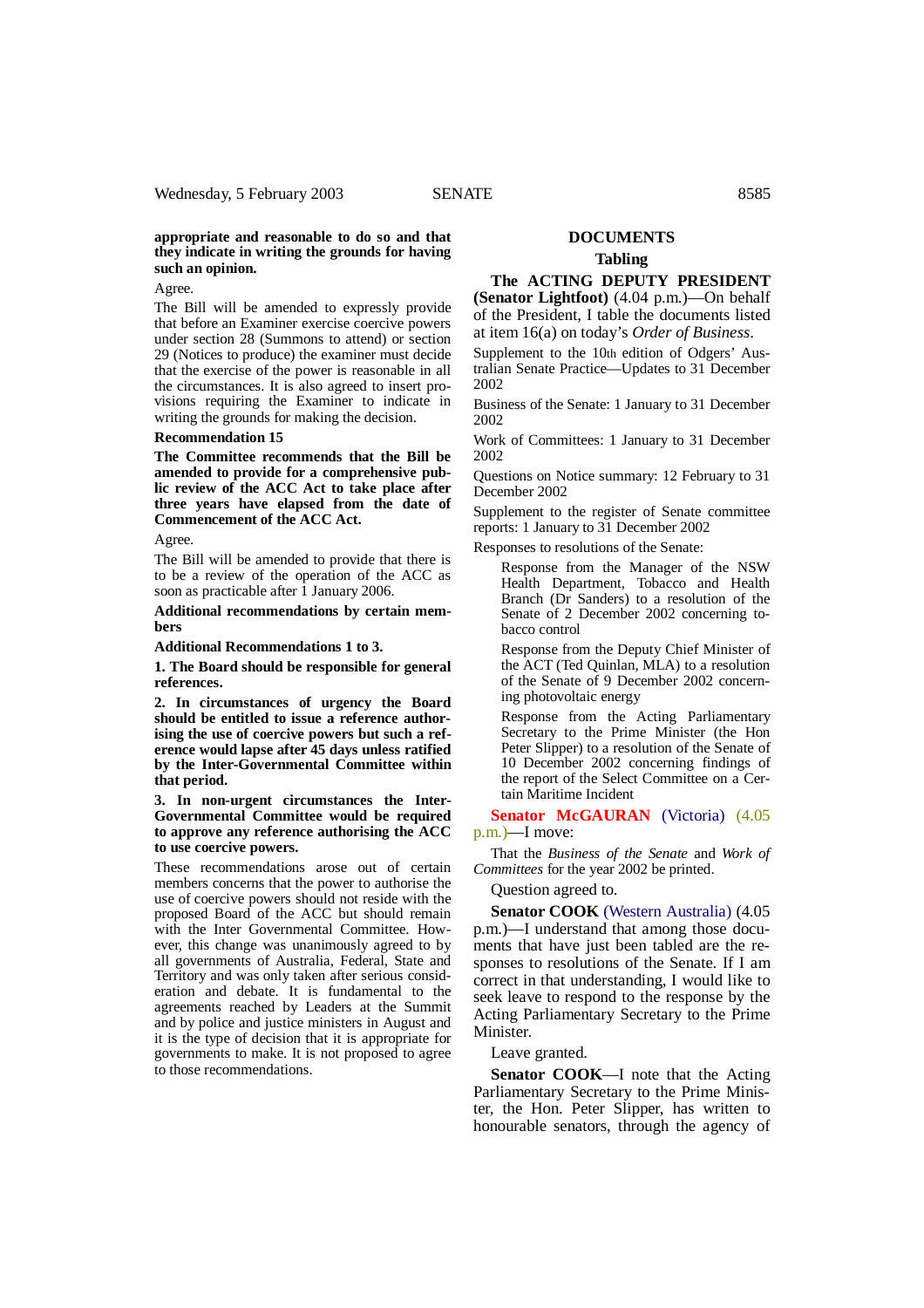Senator Hogg—I assume as Deputy President of the Senate—advising them that the Prime Minister has asked his department to coordinate, within his department and other cabinet officers, a response to the resolution of the Senate carried last year following Senator Faulkner's motion concerning the findings of A Certain Maritime Incident Select Committee.

By way of introductory comment, the resolution that the Senate carried last year went specifically to the findings of the Select Committee on A Certain Maritime Incident and called on the Commonwealth government to implement immediately the recommendations contained in that report. Without reading the resolution, it made a number of quite important—I do not diminish their significance—observations, as well, but then turned to the serious concern of apparent inconsistencies. I will be quoting from the resolution of the Senate provided to the committee and to the estimates committee by Commonwealth agencies in relation to the people-smuggling disruption program and in relation to suspected illegal entry vessels— SIEVs—including the boat known as SIEVX.

I thank the parliamentary secretary for saying that there is now in process, under the Prime Minister's guidance, a response to this resolution of the Senate. That is quite important. I remind the Senate that the Select Committee into A Certain Maritime Incident reported in October last year. In tabling that report, I, as the chairman, drew the Senate's attention to the fact that we were not able to complete the remit that the Senate had handed us, because the Prime Minister had made himself and other ministers unavailable to give evidence to the committee, and the federal cabinet had decided to instruct all public servants on ministerial staff, and ministerial staffers, not to be available to give evidence either. As a consequence, our ability to probe this issue to its logical conclusion was inhibited significantly and the findings we returned were findings on the evidence available to us and not on all of the evidence that could have been available had that embargo not been applied.

I say that by way of introduction. The fact that the Prime Minister is now proceeding to coordinate a response to the Senate resolution is significant. One hopes that, in doing so, some of the evidence that the committee might have sought directly from him, his ministers, ministerial staff, public servants working in ministerial offices, and others, will now be included and the Senate will be able to be informed in full detail, albeit without being able to probe and examine the evidence, of the full views of those persons.

There is another issue that needs to be mentioned here, which is profoundly important and probably overshadows my previous remarks. There have become available to me, in my capacity—although it no longer exists; it is my former capacity—as Chairman of the Senate Select Committee on A Certain Maritime Incident, answers to questions that were sought by honourable senators in those proceedings. This information has just become available. I received in the mail just recently a document dated 4 February, which came to me by virtue of the Senate Committee on Finance and Public Administration. The covering letter says it was an answer to a question posed by Senator Faulkner in supplementary estimates on 20 November:

... to follow up an earlier OON from the Inquiry into a Certain Maritime Incident ...

In other words, this question was asked in the certain maritime incident inquiry and no answer was received. It was asked again by Senator Faulkner in the estimates. On 4 February, some four months after the certain maritime incident inquiry reported, the document sought by Senator Faulkner, as a member of that inquiry, has now been made available. That raises questions about why it has taken so long, but  $\overline{I}$  simply note the time gap at this juncture. The answer was in relation to this question by Senator Faulkner. This document says that he asked:

... 1 outstanding issue from the Select Committee on a Certain Maritime Incident relates to a DFAT cable on SIEVX. Can a copy of the cable be provided to the committee?

The answer is:

... the declassified DFAT cable is attached.

The declassified DFAT cable has now been provided to us. The date on this DFAT cable,